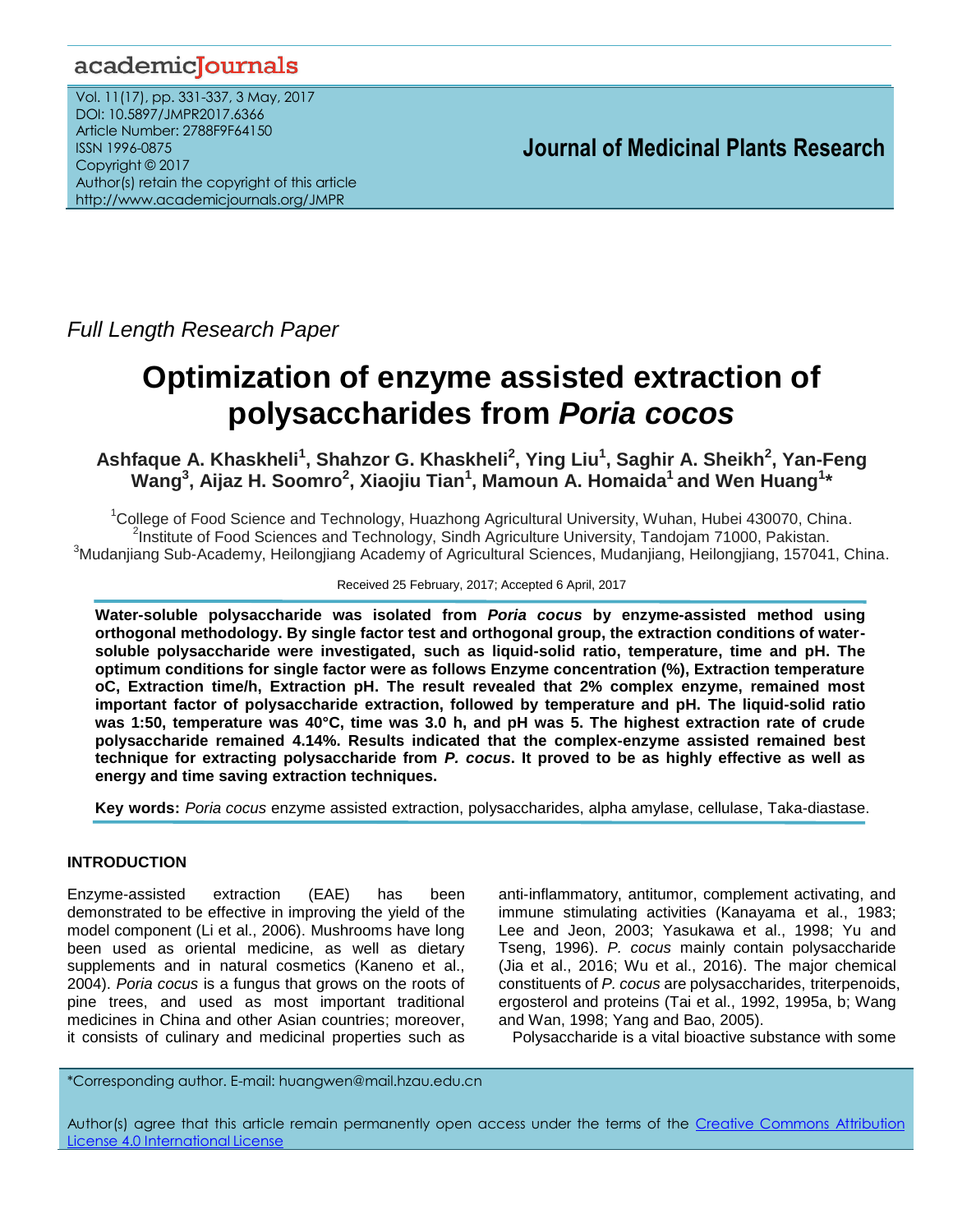physiological functions, such as immune, regulating cell growth and senescence (Jin and Xu, 2002). It can be widely used in medicine, health products and functional foods. Many mushrooms revealed a great range of the healthy properties of polysaccharides, being the most significant modulation of the immune system. Bioactive carbohydrates, including β-glucans, are generally examined as biological response modifiers (BRM) (Wasser, 2002). *P. cocus* useful in health products it can be used as raw material to produce various kinds of health products, such as a *P. cocus* polysaccharide capsule, tablet, electuary and so on. Hot water extraction of several mushrooms used in traditional Chinese medicine believed to be effective in the treatment of different diseases including many forms of cancer.

The enzymatic extraction process is manipulated by several factors, including enzyme concentration, temperature, pH, activators and/or inhibitors (Dam, 2004). While an enzyme is a protein-based catalyst, its rate of reaction depends on its concentration and has an optimum temperature at which shows maximum. Stirring speed also facilitates contact and the reaction between the substrate and the catalyst. An optimization of reaction time is important to ensure maximum extraction without degrading product quality. In order to get the pharmacological composition of mushroom presently, the extraction methods of mushroom polysaccharides (MP), generally include hot water extraction, ultrasonic extraction, enzyme extraction, alkaline extraction, acid extraction and microwave extraction (Jiang et al., 2008; Ghosh et al., 2005; Huang and Ning, 2010; Yu et al., 2009). These methods are regularly associated with higher temperature, extended extraction time and excessive energy consumption and lower yield. Whereas the enzyme assisted extraction with lower temperature, less time, less power consumption and high extraction yield is arising technology in the food industry.

It is therefore necessary to evaluate on the extraction method of polysaccharides; the comparative analysis about extraction method of *P. cocus* polysaccharides has seldom been studied.

Orthographic graph is a statistic method to make the complex work simple. In this investigation, (A) complex enzyme amount (B) extraction temperature (C) extraction time and (D) extraction pH were selected as four independent variables, combined by three levels which formed the orthographic graph (Table 1). Furthermore, all three Taka-diastase, alpha amylase and cellulose enzyme were separately investigated; also, four independent variables (A) enzyme amount (B) extraction temperature (C) extraction time and (D) extraction pH were selected (Tables 2, 3 and 4). This diagram was used to optimize the amount of extract and polysaccharides yield. The aim of this work is to examine the performance of a combination of cellulose, alpha amylase, Taka-diastase, and complex-enzyme-hydrolysis-assist) extraction from *P. cocus*. After a set of prospective tests, four parameters

(enzyme ratio, extraction temperature, extraction time and extraction pH) were optimised in order to improve the yields of polysaccharides extraction.

# **MATERIALS AND METHODS**

The samples of *P. cocus* and enzymes were obtained from Wuhan, Hubei Province, China. Other analytical grade reagents were obtained from the Sinopharm Chemical Reagent Co. Ltd (Shanghai, China).

#### **Isolation of polysaccharides from** *Poria cocos* **using complex enzyme**

The *P. cocus* were cut into pieces, ground by electric mill, and sieved through screens 60-80 mesh (LD-Y500A, Ding Shuai Hardware Products Co., Ltd. Zhejiang, China). Ten grams of the powder were mixed in 200 mL distilled water respectively, of 9 bottles in which the experiments were carried out. The amounts of complex enzyme were also added corresponding to Table 2. The bottles were labelled and pH for extraction were adjusted for all samples shown in Table 2. The bottles were placed in a water bath at the temperature of 40, 50 and 60°C at extraction time of 3 h, 2 h and 1.5 h, respectively.

The sample was filtered and concentrated to about one-fifth of the original volume in a rotary evaporator (Model RE-2000A Yarong Bio-instrument Shanghai, China) at 40°C. One part of the solution was dried into solid and powdered to calculate the amount of extract. Ethanol was added into the remaining part and kept at room temperature for 24 h. The precipitate was collected after centrifugation (4,000 r/min, 15 min), and then dried to obtain the desired crude polysaccharides (Thulasi et al., 2008). Furthermore, the same methods as mentioned above were applied for the Takadiastase, alpha amylase and cellulose enzyme and their amount of enzyme and pH were computed in Tables 3, 4 and 5 respectively.

## **Determination of amount of extract and polysaccharides yield**

Glucose was accurately weighted 0.0200 g and dried in 105°C prior to dissolving in 250 mL and the standard solution was diluted to different concentrations making up the final concentration with pure water. Following that, 1.0 mL phenol and 5 mL sulfuric acid were added in 1.0 mL of glucose solution for each concentration, mixed by vortex and reacting samples for 10 min in boiling water bath and cooled at room temperature. The absorbance of each tube was measured at 490 nm with an ultraviolet-visible spectrophotometer (1.0 mL); distilled water was used as blank; standard curve was obtained with x-coordinate for concentration of glucose and ycoordinate for absorption value, and finally, based on the equation of glucose standard curve, the glucose contents of the samples were determined. Considering the dilution ratio, the amount of extract and polysaccharides yield was calculated by the following equation.

Weight of extraction (g)

Amount of extract  $(\%) =$  $\blacksquare$ 

Weight of *Poria* powder (g) ×100

Polysaccharides yield (%) = Polysaccharides yield (%) =

Polysaccharides yield (g)

Weight of *Poria* powder (g) ×100 Weight of *Poria* powder (g) ×100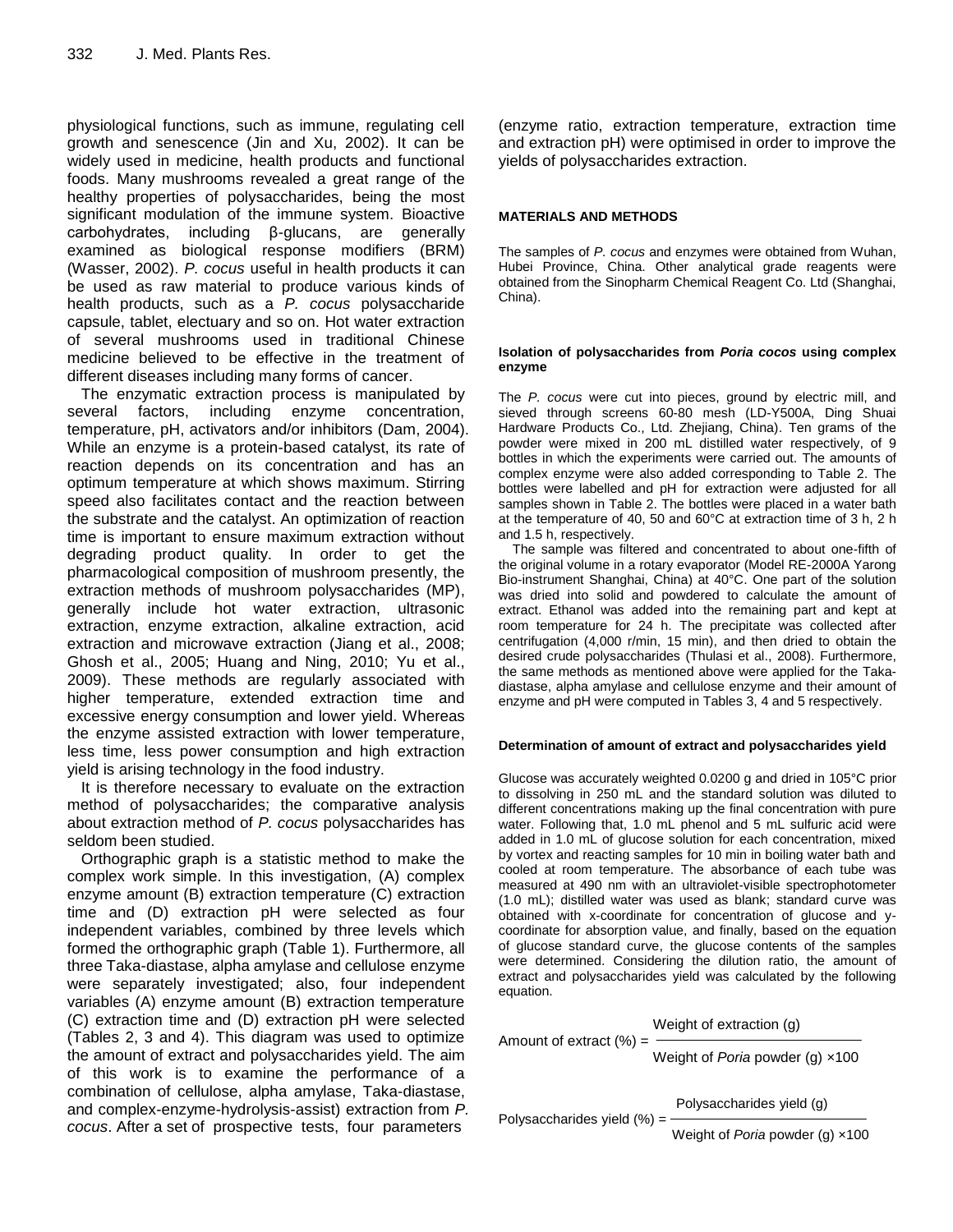|  | Table 1. L9 (3 <sup>4</sup> ) Orthogonal table of complex enzyme method |  |  |
|--|-------------------------------------------------------------------------|--|--|
|--|-------------------------------------------------------------------------|--|--|

| Level | Complex enzyme amount (%) [A] Extraction Temperature ( $^{\circ}$ C) [B] Extraction Time (h) [C] Extraction pH [D] |    |  |
|-------|--------------------------------------------------------------------------------------------------------------------|----|--|
|       |                                                                                                                    |    |  |
|       |                                                                                                                    | 50 |  |
|       |                                                                                                                    | 60 |  |

Table 2. L9 (3<sup>4</sup>) Orthogonal table of Taka Distances enzyme method.

| Level | Complex enzyme amount (%) [A] Extraction Temperature (°C) [B] Extraction Time (h) [C] |    | <b>Extraction pH [D]</b> |
|-------|---------------------------------------------------------------------------------------|----|--------------------------|
|       | 0.835(q)                                                                              | 40 |                          |
|       | 0.01112(q)                                                                            | 50 |                          |
|       | 0.03896(a)                                                                            | 60 |                          |

Table 3. L9 (3<sup>4</sup>) Orthogonal table of Alfa amylase enzyme method.

| Level | Complex enzyme amount (%) [A] | <b>Extraction Temperature (°C) [B]</b> | <b>Extraction Time (h) [C]</b> | <b>Extraction pH [D]</b> |
|-------|-------------------------------|----------------------------------------|--------------------------------|--------------------------|
|       | 0.835(q)                      | 40                                     |                                |                          |
|       | 0.01112(q)                    | 50                                     |                                |                          |
|       | 0.03896(g)                    | 60                                     |                                |                          |

Table 4. L9 (3<sup>4</sup>) Orthogonal table of Cellulose enzyme method.

| Level | Complex enzyme amount (%) [A] | <b>Extraction Temperature (°C) [B]</b> | <b>Extraction Time (h) [C]</b> | <b>Extraction pH [D]</b> |
|-------|-------------------------------|----------------------------------------|--------------------------------|--------------------------|
|       | 0.835(q)                      | 40                                     |                                |                          |
|       | 0.01112(q)                    | 50                                     |                                |                          |
|       | 0.03896(a)                    | 60                                     |                                |                          |

## **RESULTS**

#### **Complex enzyme extraction method**

Results of amount of extract and polysaccharides yield with complex enzyme are shown in Table 5. On the basis of single factor experiments, four factors and three levels of L9  $(3<sup>4</sup>)$  orthogonal test were selected. Conditions of pH and temperature were modified in each experiment to match the optimum conditions of the measured enzyme. The experiments were carried out for complex enzyme 1.5%, extraction temperature at 40°C, extraction time of 3 h and extraction pH at 5. After this condition, the amount of extract was 4.14% and polysaccharides yield was 5.3%. Furthermore, the results of 9 samples demonstrated in Table 5 and Sample 4 shows the highest amount of extract with Sample 1 showing the higher polysaccharides yield, that is, 7.6%. In order to get the consequence of different independent variables and their levels on polysaccharides yield and amount of extract, the K factor along with R factor were calculated are

presented in Table 5.

# **Cellulose enzyme extraction method**

The results of the polysaccharides yield and the amount of extract with cellulose enzyme are shown in Table 6. On the basis of single factor experiments, four factors and three levels of L9  $(3^4)$  orthogonal test were selected. The factor levels are revealed in Table 2. The result showed that highest amount of extract was 8.4%, polysaccharides yield of 2.60% was observed at 50°C with the cellulose enzyme amount of 0.835. Furthermore, the results of 8 samples showed that sample 4 show lowest amount of extract 5.6% and sample 3 show lowest polysaccharides yield 1.76%. In addition, to get the result of different independent variables and their levels on polysaccharides yield and amount of extract, the K factor and R factor were calculated and presented in Table 6. Whereas, K is the standard value of related results of every independent variable. The factors which have an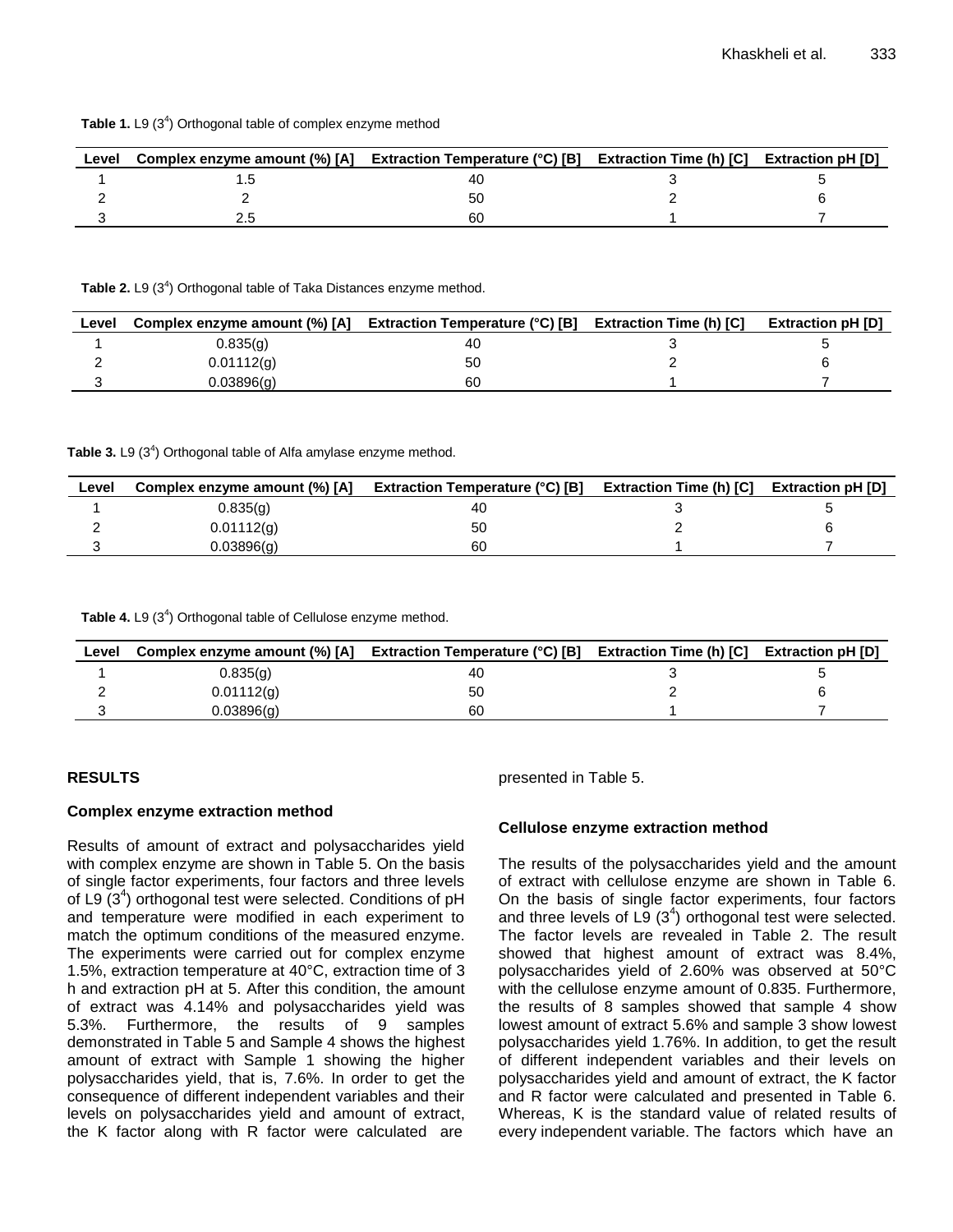| Level          | <b>Complex enzyme</b><br>amount (g) | <b>Extraction</b><br>temperature | <b>Extraction</b><br>time | <b>Extraction</b><br>pH | Polysaccharide<br>yield | Amount of<br>extract |
|----------------|-------------------------------------|----------------------------------|---------------------------|-------------------------|-------------------------|----------------------|
|                | A <sub>1</sub>                      | <b>B1</b>                        | C <sub>1</sub>            | D <sub>1</sub>          | 4.14                    | 5.3                  |
| 2              | A <sub>1</sub>                      | B <sub>2</sub>                   | C <sub>2</sub>            | D <sub>2</sub>          | 2.28                    | 4.5                  |
| 3              | A <sub>1</sub>                      | B <sub>3</sub>                   | C <sub>3</sub>            | D <sub>3</sub>          | 3.88                    | 5.6                  |
| 4              | A <sub>2</sub>                      | <b>B1</b>                        | C <sub>2</sub>            | D <sub>3</sub>          | 2.85                    | 7.6                  |
| 5              | A <sub>2</sub>                      | B <sub>2</sub>                   | C <sub>3</sub>            | D <sub>1</sub>          | 2.51                    | 5.9                  |
| 6              | A2                                  | B <sub>3</sub>                   | C <sub>1</sub>            | D <sub>2</sub>          | 2.2                     | 7.5                  |
| 7              | A3                                  | <b>B1</b>                        | C <sub>3</sub>            | D <sub>2</sub>          | 1.34                    | 6.1                  |
| 8              | A <sub>3</sub>                      | <b>B2</b>                        | C <sub>1</sub>            | D <sub>3</sub>          | 3.16                    | 5.9                  |
| 9              | A3                                  | B <sub>3</sub>                   | C <sub>2</sub>            | D <sub>1</sub>          | 2.71                    | 4.8                  |
|                |                                     |                                  |                           |                         | <b>Remarks</b>          |                      |
| K1             | 5.1                                 | 2.77                             | 2.77                      | 5                       |                         |                      |
| K <sub>2</sub> | 7.0                                 | 2.85                             | 2.65                      | 5.5                     |                         |                      |
| K <sub>3</sub> | 5.6                                 | 2.93                             | 2.93                      | 6.0                     | A>D>C>B                 |                      |
| R              | 1.9                                 | 0.16                             | 0.28                      | 1.0                     |                         |                      |

Table 5. L9 (3<sup>4</sup>) Orthogonal experiment results of complex enzyme extraction method (Cellulose, Amylase and Taka-diastase).

R refers to the result of extreme analysis.

impact on the polysaccharides yield in appropriate order were extraction complex enzyme amount >pH>extraction time > extraction temperature.

# **Alpha amylase enzyme extraction method**

The results for the polysaccharides yield and amount of extract with alpha amylase are shown in Table 7. On the basis of single factor experiments, four factors and three levels of L9  $(3<sup>4</sup>)$  orthogonal test were selected (Table 3). The highest amount of the extract 7.6% was in Sample 2, moreover the higher polysaccharides yield 4.24% was found in sample 9 and extract were 6.5%. In order to get the effect of different independent variables and their levels on polysaccharides yield and amount of extract, the K factor along with an R factor were calculated as found in Table 7. The factors which have an impact on the polysaccharides yield in appropriate order were extraction enzyme amount >extraction temperature > extraction time > pH.

# **Taka-diastase enzyme extraction method**

The results of the polysaccharides yield and the amount of extract with Taka-diastase are shown in Table 8. On the basis of single factor experiments, four factors and three levels of L9  $(3^4)$  orthogonal test was selected. The factor levels were revealed in Table 4.The experiments were carried out, for example, condition of extraction Sample 1 was a complex enzyme amount of 1.5%, extraction temperature at 40°C extraction time of 3 h and extraction pH at 5. The result shows that the highest

amounts was found in Sample 3 with extract of (7.4%), however, the high yield of polysaccharides (4.07%) was found in Sample 8. In order to get the significance of different independent variables and their levels on polysaccharides yield and amount of extract, the K and R factors were calculated as found in Table 8. The factors which have an impact on the polysaccharides yield in appropriate order were extraction temperature > extraction enzyme amount < extraction time > pH.

# **DISCUSSION**

The use of medicinal mushroom extracts for the medicinal use is recognized and familiar in China, Japan, Korea, Russia and now increasingly in the USA (Mizuno et al., 1995). A number of methods have been developed to extract anti-cancer polysaccharides from mushroom fruitbodies, mycelium and liquid media (Mizuno, 1999). In this study, extraction condition of total polysaccharides for effective yield enzyme amount, extraction temperature, extraction time and extraction pH is investigated. According to results of the orthogonal trial, these four methods were evaluated. Recently, several methods of extracting polysaccharides from mushrooms are reported, such as microwave assisted extraction, water extraction, ultrasonic assisted extraction and some enzymatic assisted methods (Boroushaki et al., 2010; Dkhil et al., 2011; Radheed et al., 2003). The literature reported that the function of enzyme is to degrade cell wall constituents and discharge intracellular contents. Generally, a plant cell wall comprises cellulose, hemicelluloses and pectin, while flesh is main content for pectin and proteins.

Cellulases and pectinases can therefore be used for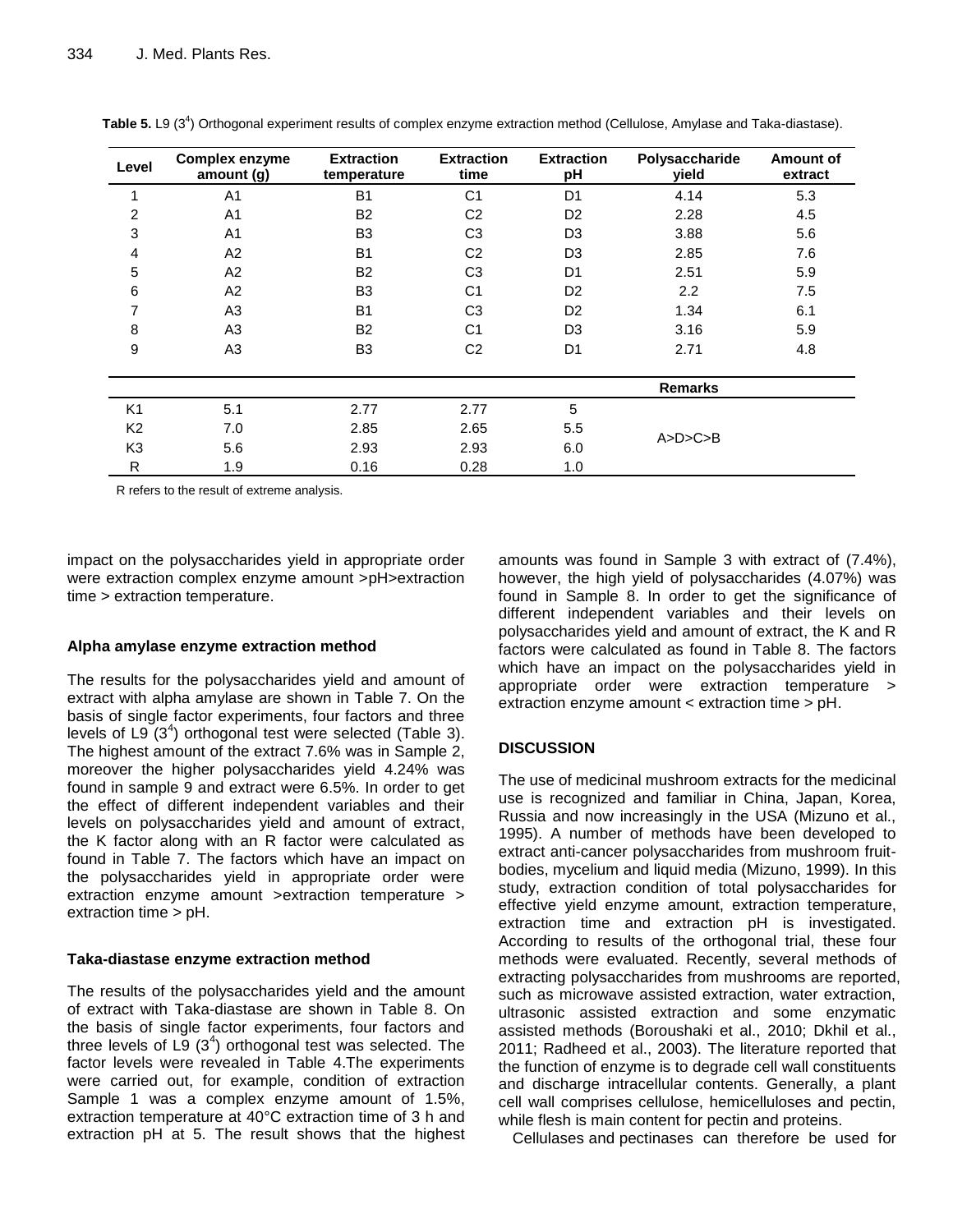| <b>Sample</b><br>No. | Cellulose enzyme<br>amount (g) | <b>Extraction</b><br>temperature | <b>Extraction</b><br>time | <b>Extraction</b><br>pH | Polysaccharide<br>yield | Amount of<br>extract |
|----------------------|--------------------------------|----------------------------------|---------------------------|-------------------------|-------------------------|----------------------|
|                      | A <sub>1</sub>                 | B <sub>1</sub>                   | C <sub>1</sub>            | D <sub>1</sub>          | 2.16                    | 8.4                  |
| $\overline{2}$       | A <sub>1</sub>                 | <b>B2</b>                        | C <sub>2</sub>            | D <sub>2</sub>          | 2.60                    | 7.6                  |
| 3                    | A <sub>1</sub>                 | B <sub>3</sub>                   | C <sub>3</sub>            | D <sub>3</sub>          | 1.76                    | 8.2                  |
| 4                    | A2                             | <b>B1</b>                        | C <sub>2</sub>            | D <sub>3</sub>          | 1.24                    | 5.6                  |
| 5                    | A2                             | <b>B2</b>                        | C <sub>3</sub>            | D <sub>1</sub>          | 1.92                    | 6.8                  |
| 6                    | A2                             | B <sub>3</sub>                   | C <sub>1</sub>            | D <sub>2</sub>          | 2.09                    | 6.9                  |
| 7                    | A <sub>3</sub>                 | B <sub>1</sub>                   | C <sub>3</sub>            | D <sub>2</sub>          | 2.08                    | 6.4                  |
| 8                    | A <sub>3</sub>                 | <b>B2</b>                        | C <sub>1</sub>            | D <sub>3</sub>          | 2.09                    | 6.5                  |
| 9                    | A <sub>3</sub>                 | B <sub>3</sub>                   | C <sub>2</sub>            | D <sub>1</sub>          | 2.08                    | 8.1                  |
|                      |                                |                                  |                           |                         | <b>Remarks</b>          |                      |
| K <sub>1</sub>       | 7.76                           | 2.17                             | 1.82                      | 4.84                    |                         |                      |
| K <sub>2</sub>       | 6.53                           | 1.75                             | 2.20                      | 4.74                    |                         |                      |
| K <sub>3</sub>       | 7.20                           | 1.96                             | 1.85                      | 4.91                    | A > B > C > D           |                      |
| R                    | 1.23                           | 0.42                             | 0.38                      | 0.17                    |                         |                      |

Table 6. L9 (3<sup>4</sup>) Orthogonal experiment results of Cellulose enzyme extraction method.

R refers to the result of extreme analysis.

Table 7. L9 (3<sup>4</sup>) Orthogonal experiment results of Alfa Amylase enzyme extraction method.

| <b>Sample</b><br><b>No</b> | Alfa Amylase enzyme<br>amount (g) | <b>Extraction</b><br>temperature | <b>Extraction</b><br>time | <b>Extraction</b><br>рH | Polysaccharide<br>vield | <b>Amount of</b><br>extract |
|----------------------------|-----------------------------------|----------------------------------|---------------------------|-------------------------|-------------------------|-----------------------------|
|                            | A <sub>1</sub>                    | B <sub>1</sub>                   | C <sub>1</sub>            | D <sub>1</sub>          | 3.04                    | 6.5                         |
| 2                          | A <sub>1</sub>                    | <b>B2</b>                        | C <sub>2</sub>            | D <sub>2</sub>          | 1.59                    | 7.6                         |
| 3                          | A <sub>1</sub>                    | B <sub>3</sub>                   | C <sub>3</sub>            | D <sub>3</sub>          | 2.2                     | 7.3                         |
| 4                          | A2                                | <b>B1</b>                        | C <sub>2</sub>            | D <sub>3</sub>          | 3.24                    | 6.7                         |
| 5                          | A2                                | <b>B2</b>                        | C <sub>3</sub>            | D <sub>1</sub>          | 3.1                     | 6.4                         |
| 6                          | A2                                | B <sub>3</sub>                   | C <sub>1</sub>            | D <sub>2</sub>          | 2.65                    | 7.1                         |
| ⇁                          | A <sub>3</sub>                    | <b>B1</b>                        | C <sub>3</sub>            | D <sub>2</sub>          | 4.24                    | 6.6                         |
| 8                          | A <sub>3</sub>                    | <b>B2</b>                        | C <sub>1</sub>            | D <sub>3</sub>          | 2.04                    | 7.4                         |
| 9                          | A <sub>3</sub>                    | B <sub>3</sub>                   | C <sub>2</sub>            | D <sub>1</sub>          | 1.48                    | 6.5                         |
|                            |                                   |                                  |                           |                         | <b>Remarks</b>          |                             |
| K <sub>1</sub>             | 7.13                              | 2.27                             | 3.56                      | 4.84                    |                         |                             |
| K <sub>2</sub>             | 6.73                              | 2.99                             | 2.24                      | 4.74                    |                         |                             |
| K <sub>3</sub>             | 6.83                              | 2.64                             | 2.11                      | 4.91                    | C > B > A > D           |                             |
| $\mathsf{R}$               | 0.40                              | 0.72                             | 1.45                      | 0.17                    |                         |                             |

R refers to the result of extreme analysis.

degradation of cell structure in the extraction process (Fernandes, 2010). It is observed from the results, that the extraction yield was decreased with the increasing of temperature from 40 to 50°C whereas there was no significant change found amongst all samples. According to Chunhua et al. (2014), enzyme assistant extraction method in polysaccharide extraction is an innovative research in recent years and has advantages over the conventional hot water extraction. Furthermore, complex

enzyme hydrolysis method can be performed under low bath temperature (47°C) and the yield of the polysaccharide significantly improved to microwave-assist extraction and hot water extraction method (Chunhua et al., 2014). Enzyme assisted extraction is an advanced and efficient extraction method (Jiang et al., 2010).

Moreover, the study was carried out by the single enzyme assist extraction method, the results of the cellulose, alpha amylase and Taka-diastase enzymes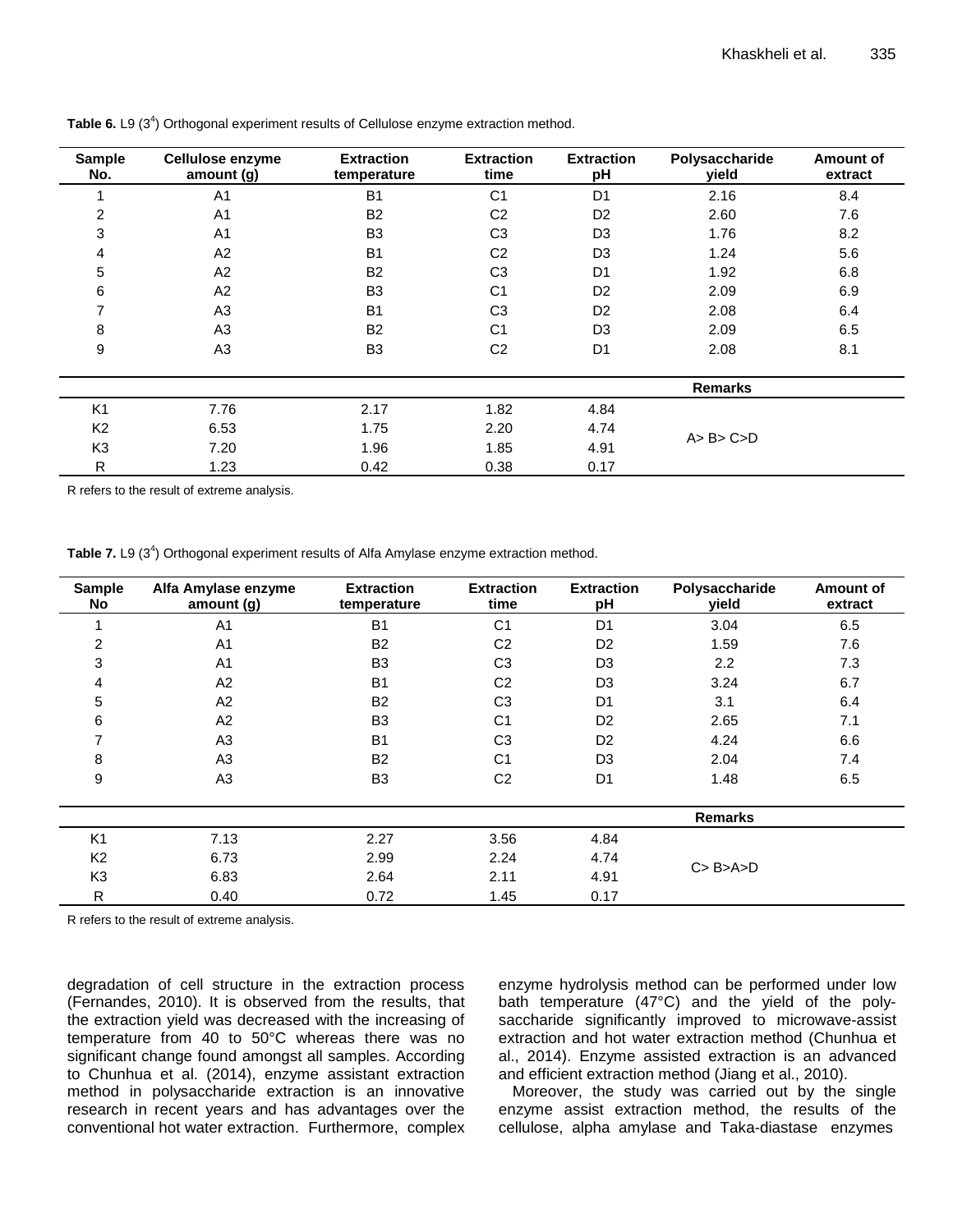| <b>Sample</b><br>No | <b>Taka Distance enzyme</b><br>amount (g) | <b>Extraction</b><br>temperature | <b>Extraction</b><br>time | <b>Extraction</b><br>pH | Polysaccharide<br>vield | Amount of<br>extract |
|---------------------|-------------------------------------------|----------------------------------|---------------------------|-------------------------|-------------------------|----------------------|
|                     | A <sub>1</sub>                            | <b>B1</b>                        | C <sub>1</sub>            | D <sub>1</sub>          | 1.37                    | 6.4                  |
| 2                   | A <sub>1</sub>                            | <b>B2</b>                        | C <sub>2</sub>            | D <sub>2</sub>          | 2.53                    | 7.1                  |
| 3                   | A <sub>1</sub>                            | B <sub>3</sub>                   | C <sub>3</sub>            | D <sub>3</sub>          | 1.82                    | 7.4                  |
| 4                   | A2                                        | <b>B1</b>                        | C <sub>2</sub>            | D <sub>3</sub>          | 3.93                    | 6.1                  |
| 5                   | A2                                        | B <sub>2</sub>                   | C <sub>3</sub>            | D <sub>1</sub>          | 3.63                    | 6.0                  |
| 6                   | A2                                        | B <sub>3</sub>                   | C <sub>1</sub>            | D <sub>2</sub>          | 3.19                    | 5.8                  |
|                     | A <sub>3</sub>                            | <b>B1</b>                        | C <sub>3</sub>            | D <sub>2</sub>          | 3.31                    | 5.8                  |
| 8                   | A <sub>3</sub>                            | <b>B2</b>                        | C <sub>1</sub>            | D <sub>3</sub>          | 4.07                    | 7.0                  |
| 9                   | A <sub>3</sub>                            | B <sub>3</sub>                   | C <sub>2</sub>            | D <sub>1</sub>          | 3.27                    | 5.7                  |
|                     |                                           |                                  |                           |                         | <b>Remarks</b>          |                      |
| K <sub>1</sub>      | 6.96                                      | 1.90                             | 2.87                      | 4.87                    |                         |                      |
| K <sub>2</sub>      | 5.96                                      | 3.58                             | 3.26                      | 4.88                    |                         |                      |
| K <sub>3</sub>      | 6.16                                      | 3.55                             | 2.76                      | 4.84                    | B > A > C > D           |                      |
| R                   | 1.0                                       | 1.68                             | 0.50                      | 0.04                    |                         |                      |

Table 8. L9 (3<sup>4</sup>) Orthogonal experiment results of Taka-diastaseenzyme extraction method.

R refers to the result of extreme analysis.

experiment as were shown in Tables 6, 7 and 8. However, in present study, the highest extraction yield amongst the three enzymes was 4.24% in the optimal conditions (50°C, 120 min,) with alpha amylase. In complex enzyme assay, extraction method and pH are the main factors which manipulated the effective extraction both for amount of extract and polysaccharides yield. pH can affect enzyme activity because every enzyme possesses their optimal pH, while the change of pH affects the structure of enzyme and enzymatic activity (Yin et al., 2011). Further study of Yin et al. (2011) explained the pH can affect enzyme activity as different enzymes have their own optimal pH. Study further revealed that extraction time remained a significant factor to affect the polysaccharides yield; similar findings are reported by Chunhua et al. (2014) in the extraction of polysaccharide from ganoderma lucidum.

The study further demonstrated that yield of polysaccharide increased with increase in temperature and amount of the extract enhanced with different enzymes. The correlated result was reported that due to a higher temperature, the polysaccharides matter leaved out from the mushroom particles into the solution (Li et al., 2006). Long extraction time observed plays a positive role in the production of polysaccharides (Ros et al., 2004). Multi enzymatic hydrolysis helps to split linkage and assists in releasing the polysaccharide, increasing the rate of extraction. Furthermore, the enzymehydrolysis-assist extraction showed its advantages in extraction conditions and great specificity for application.

In the meantime, enzyme hydrolysis assists extraction demonstrating its advantages in consideration for extraction conditions and extremely specific application.

As it seldom damages the molecular three-dimensional structures, it consequently maintains the bioactivity of mushroom polysaccharide. Furthermore, it also helps to progress the purity of polysaccharide. This result will be consistent with that previous experiment in which the polysaccharide was extracted from the fruit body of mushroom *C. maxima* (Yang et al., 2011). Multi enzymatic hydrolysis, help to break down the linkage and assist in discharging the polysaccharide and raise the extraction rate as reported by Chen et al. (2013).

# **Conclusions**

Extraction pH is the most important factor which influenced the extraction efficiency both for amount of extract and polysaccharides yield. Enzyme-hydrolysisassist extraction remained effective. It can hydrolyze the cellulose, pectin and break down the cell walls. This study reports an effective extraction method for polysaccharide, the best optimal conditions were determined: complex enzyme amount of 2%, extraction temperature at 40°C, extraction time is 3 h and extraction pH is 5. While the best optimal conditions for the amount of extract were as follow: complex enzyme amount of 2%, extraction temperature at 60°C, extraction time 1 hr and extraction pH is 6. Furthermore best optimal conditions with alpha amylase assist extraction as follows for enzyme amount of 0.03896%, extraction temperature at 50°C, extraction time of 2 h, and extraction pH is 6. Further studies on the complex enzyme hydrolysis assist extraction and single enzyme necessitates is suggested for finding out the best extraction condition.